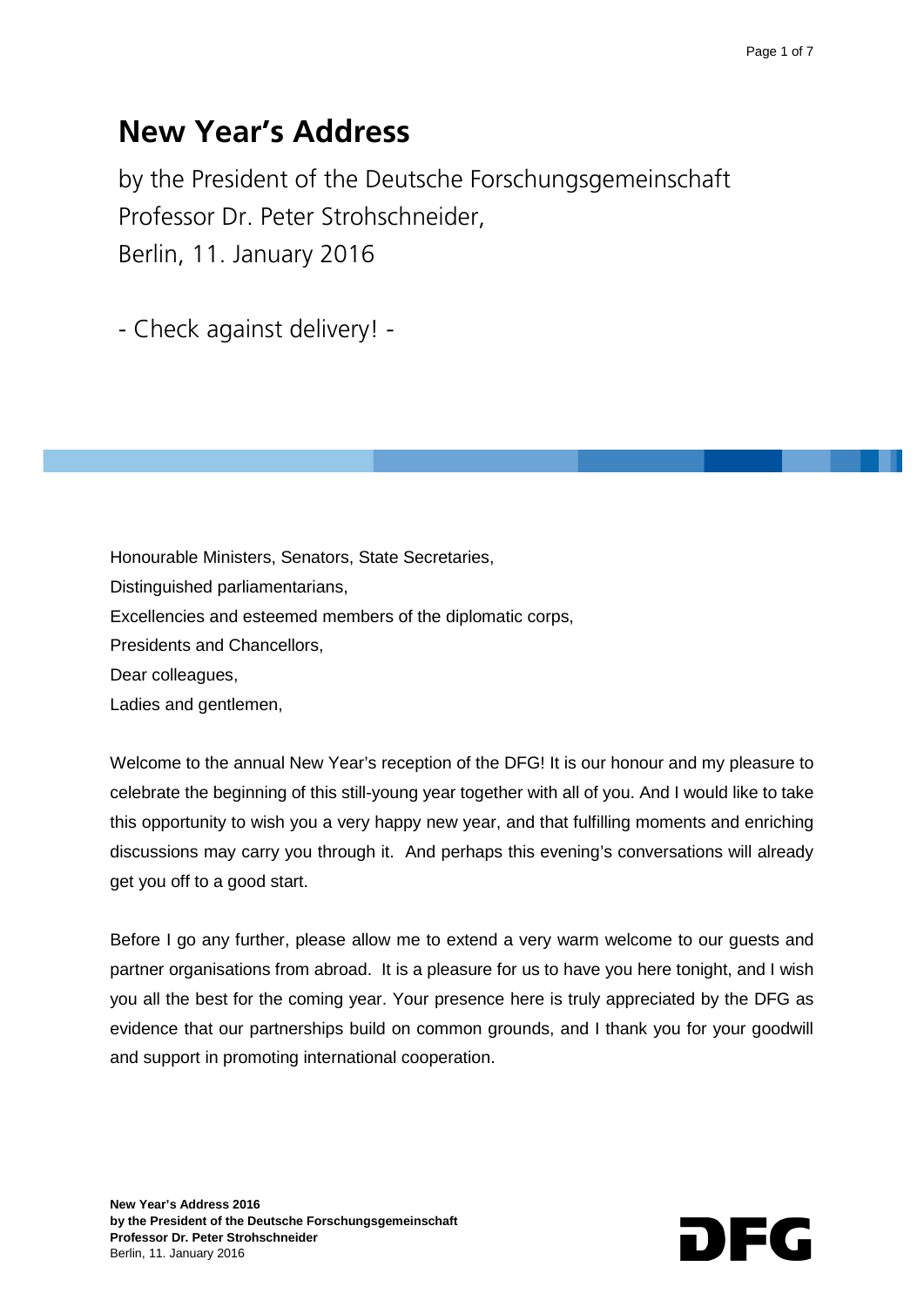Distinguished guests, dear friends and partners of the DFG,

It has become a tradition in recent years to take this moment — albeit embedded in the ceremonial framework that befits the occasion — to bring up a few ideas of a more fundamental nature and thus to discuss some current issues in research policy.

I will leave it open whether this convention is a beloved custom or a bad habit. Because either way: What we grow accustomed to and what we make a habit of is difficult to get away from. That's just the force of habit. And the force of habit is not very conducive to research. Because research aims to defy our expectations.

If the DFG were a research organisation, it would behove us to break the force of habit and its expectations for once and to comment on something other than the research policy issues that have changed little over the years. However, we are not a research organisation; we are a research funding organisation. The DFG kicks off this year's round of New Year's receptions in the research and research-policy communities. How could I abandon this old habit just now? How could you — at this of all times, when many can hardly wait for the imminent decisions on the Excellence Initiative — expect anything other than the usual?

The force of habit, then. Which, by the way, is a comedy. And I confess, over the last six, twelve, eighteen months, I have been reminded again and again of this comedy by Thomas Bernhard, and of the brilliant Bernhard Minetti in the role of ringmaster Caribaldi — whenever conversation turned to the Excellence Initiative, and whenever reliable information on its further development was expected from the President of the DFG.

What was I supposed to say? I felt like the circus artists in The Force of Habit. For 22 years, the ringmaster and his artists have been practicing to perform Schubert's Trout Quintet. Day after day they meet for rehearsal, and day after day they have to abort it. They never get to the finale. But without a successful rehearsal, there can be no success. And no performance either.

Thomas Bernhard's play, of course, reflects society and life in general. It is about power and art, about tentativeness, unfulfilment, failure. And about waiting. We see a circus ensemble as a piano quintet, and both in a limbo — neither here nor there, stuck in seemingly endless iterations of tentativeness, between auspicious announcement, unfulfilled expectations and empty waiting.

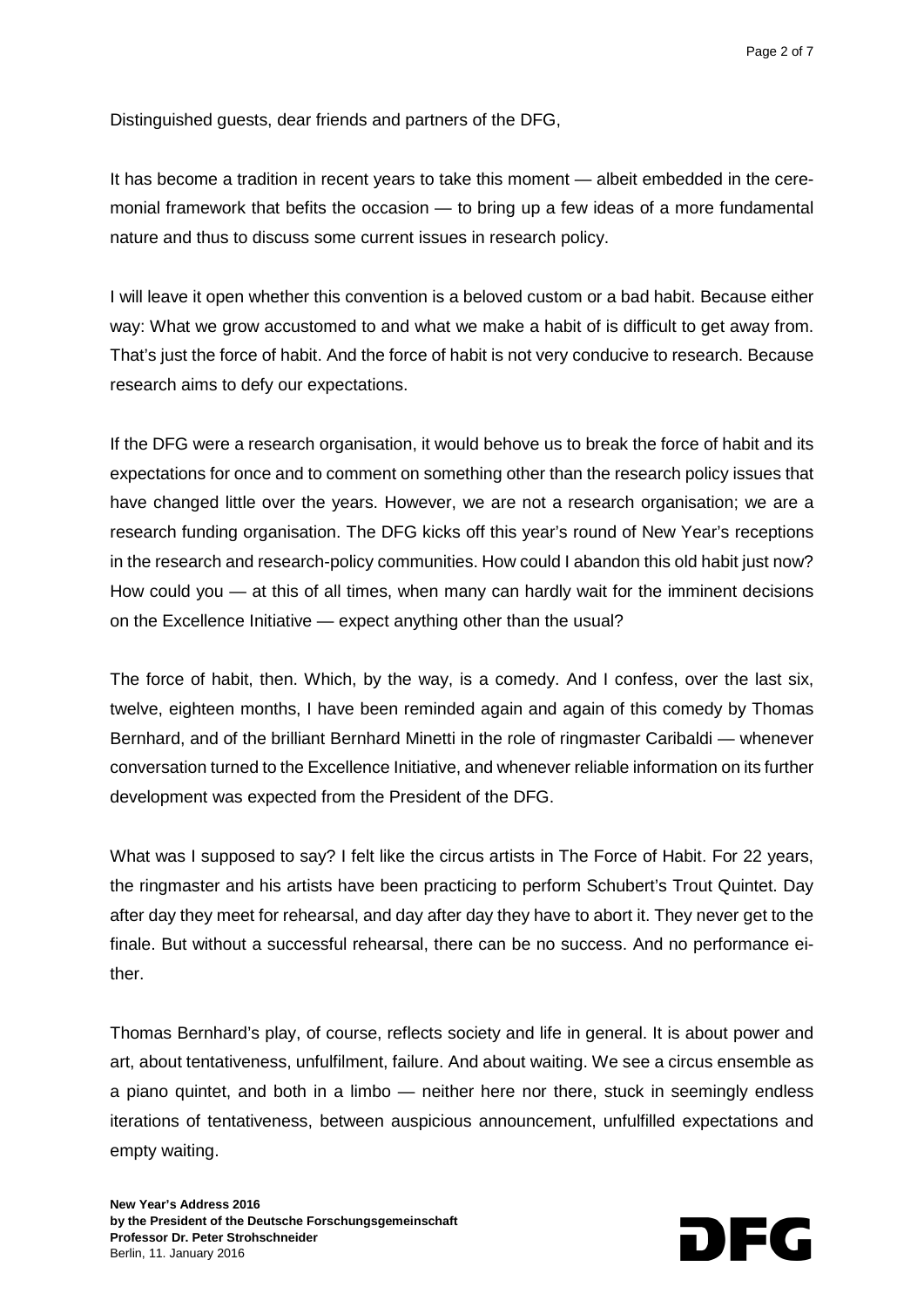Nearly fifty times we hear them exclaim the utterly erratic phrase: "Tomorrow in Augsburg!" – "Yes, tomorrow Augsburg!"

And I'm bringing up this bitterly comical play by the astute and eloquent Austrian misanthrope Thomas Bernhard because I was always tempted (and sometimes still am) to answer the question "What happens next with the Excellence Initiative?" with "Tomorrow in Augsburg!"

And so we — researchers, universities, research organisations, the general public — we wait.

Thirteen months ago, the heads of the federal and state governments announced in a resolution, which the DFG explicitly welcomed, "a new joint funding initiative in the near future." Today, we are still looking forward to it even though its "funding options differentiated by objec-tives and funding formats"<sup>[1](#page-2-0)</sup> haven't become any clearer during the wait. How will research policy make good on its claim to strengthen research in Germany for the long term? "Tomorrow Augsburg!"

That's how it went for a long time — too long, considering the response times and planning horizons of research and university development.

But: The wait is coming to an end.

A year has just started in which important decisions will have to be made regarding the federal– state initiative; decisions that might not come easy given the complexity of the academic research system and the heterogeneity of political interests, and that will be instrumental in shaping the general research system far beyond the next decade.

In two and a half weeks, an international commission of experts, headed by Dieter Imboden, will report on the impact and possible consequences of the Excellence Initiative; and by June, at the latest, a coherent general concept for the announced federal–state initiative will have to be negotiated.

The time pressure will therefore hardly be lower than the pressure of expectations. "Tomorrow in Augsburg!" won't do anymore. And so it may not be unreasonable for me to remind you of

<span id="page-2-0"></span><sup>1</sup> Prime Ministers' Conference: Resolution on a New Federal–State Initiative (Successor to the Excellence Initiative). 10 December 2014.



-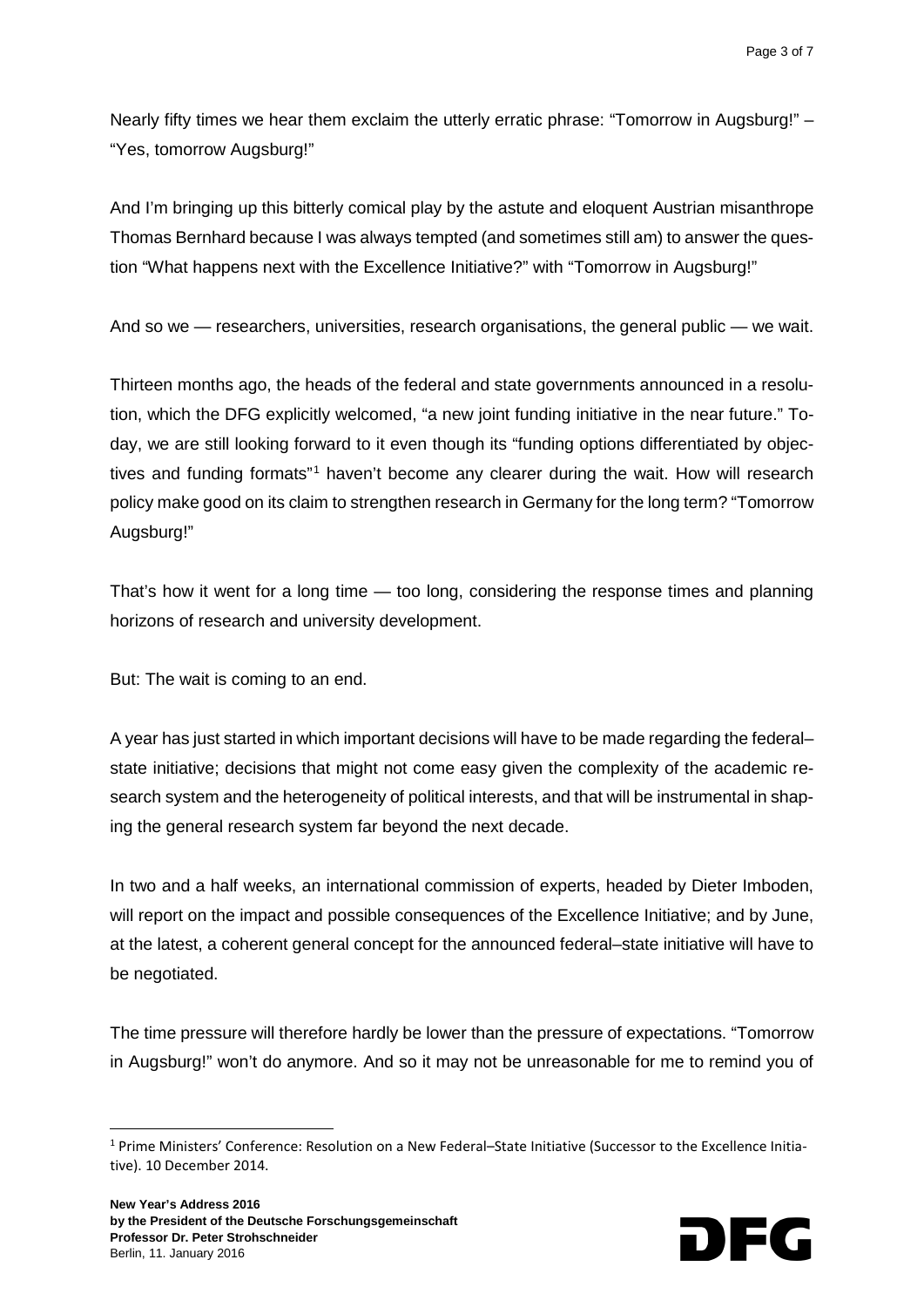a few principles that guide the activities of science, academia and politics in their shared responsibility for higher education and research in Germany, and that make the academic research system powerful.

One of these principles has long been the division of labour within the research system. It integrates a multitude of different knowledge areas, types of research, and teaching methods, and it is supported by brimming organisational diversity. In this structural pluralism lies a particular strength: It creates space for work on a variety of scientific tasks and task types; it allows for a high degree of division of labour and functional complementarity; it is thus a prerequisite for the — on the whole — remarkable performance level and performance density of German research, for its inventiveness and innovation, and it allows that wealth of social, economic, political and cultural functions of research to unfold which research-policy utilitarianism tends to sell short.

That said: Division of labour and functional complementarity require that the academic subdivisions of the entire system are in balanced cooperative relationships to each other. Imbalances, asymmetries and disparities put the success of the system at risk.

And it's not as if we're immune to such risk. Just think of the erosion in core funding for higher education and academic research; of the trend, which has been apparent for years, that particularly high-performing research structures seek to break away from universities; or, turning our gaze from our federal republic to Brussels, of the — I'm afraid: very real — risk that Europe could return to the truncations of a research policy that limits itself to short-term innovation support.

We can certainly talk about a European Innovation Council. The reasoning, however, that it constitutes a necessity, because the ERC promotes only research, reveals an ideology that ignores another principle of successful German research policy. It says that smart research policy, on the one hand, must always consider society's expectations of science and academia, but that, on the other hand — and especially if it is to meet these societal expectations — it must not lose sight of the inner logic of research and higher education.

In our social practice, this principle is manifested, inter alia, in strong research organisations and in close and trusting cooperation between research and politics — with distinct domains, to be sure, but with shared responsibility.

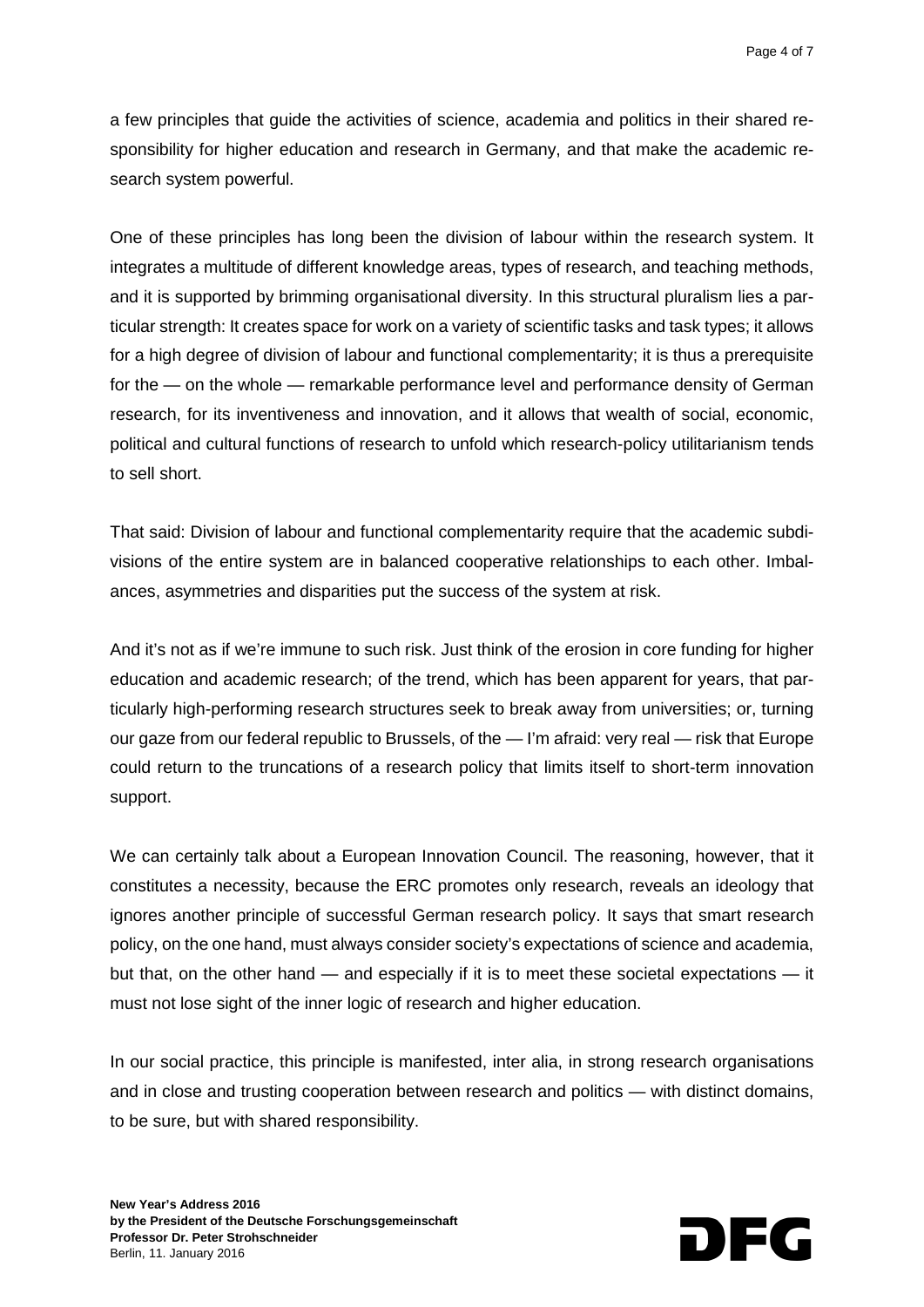This applies to the improvement of the situation and outlook of those who bear much of the brunt of academic research and higher education in our country without having adequate job security. The recently amended Academic Fixed-Term Contract Act, the envisaged federal– state programme for early-career researchers, as well as necessary differentiations of the personnel structure at universities would, in combination, be able make a significant contribution to this.

Similarly, these principles also apply to the competition that will succeed the Excellence Initiative: Functional differentiation of the academic research system, balanced cooperative relationships between its elements, respect for the inner logic of science and academia in advancing their development.

In recent decades, these principles have supported, time and time again, the shared responsibility of the federal government and the states, of policymakers and the research community — with considerable success. It makes a lot of sense to abide by these basic principles as we implement the new federal–state initiative that seeks to "maintain and expand"<sup>[2](#page-4-0)</sup> the dynamic development of the research system that has been triggered by the Excellence Initiative.

The resolution of December 2014 lays out the appropriate framework for this. It conclusively states that the new initiative, like the previous one, should aim to strengthen higher education institutions by promoting the best research, prioritisation, and collaboration within the research system. It correctly points out the factual connection between competition objectives, funding instruments, procedures and finances. With good reason, it calls for "a science-driven selection process that promotes transparency and acceptance of the selection decisions within the re-search community".<sup>[3](#page-4-1)</sup>

Defining the funding architecture and decision processes that can meet these requirements of the new federal–state initiative will be the subject of political negotiations over the coming months, and the results will then have to be implemented in trusting cooperation between policymakers and the research community. But it can't be seriously disputed that the design of the new competition will likewise have to approached with substantive funding goals in mind. Neither should it be merely a matter of just giving universities more money, nor should the actual functions of funding be subordinate to the distribution of resources.

 $2$  Ibid. -

**New Year's Address 2016 by the President of the Deutsche Forschungsgemeinschaft**<br> **Professor Dr. Peter Strohschneider**<br>
Berlin, 11. January 2016 **Professor Dr. Peter Strohschneider**



<span id="page-4-1"></span><span id="page-4-0"></span> $3$  Ibid.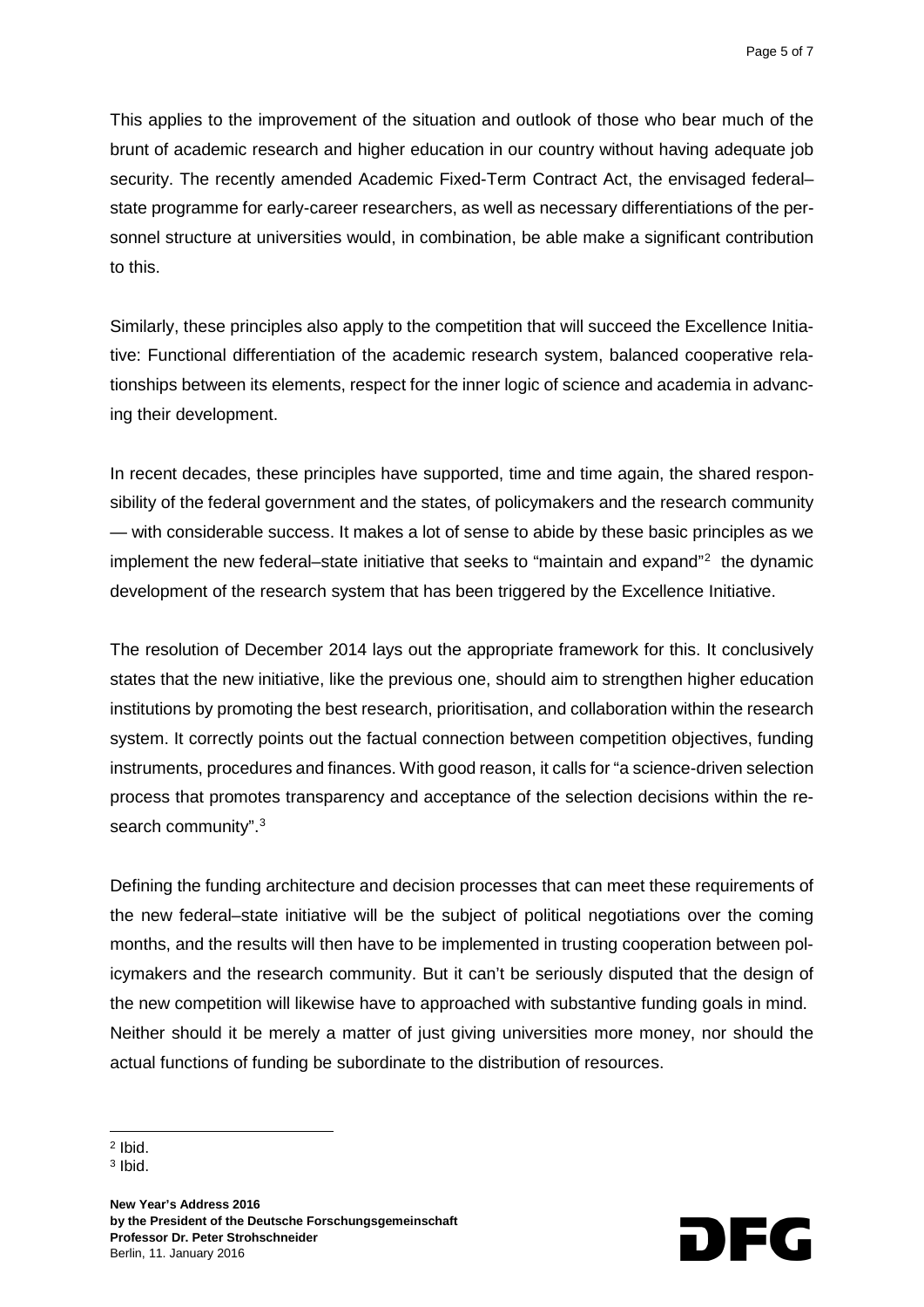Finances, after all, are the means, not the end. The end is rather to improve the conditions for top-level research in universities, and thus to strengthen the performance of academic research as a whole.

And therefore, in spite of everything that still needs to be negotiated over the coming months, we can say this much with good reason:

One central element of the new federal–state initiative will have to be, once again, a special funding instrument specifically for the very best research in universities. In this regard, the DFG proposed last year an enhanced funding line, so-called centres of excellence, which met with considerable agreement from researchers and politicians.

Furthermore, there will continue to be a need for an institutional competition between universities. How to optimise its design, however, is still largely unclear.

It is clear to me, however, that the new funding lines should be designed along the cornerstones that made the previous success of the Excellence Initiative possible.

These include uncompromising standards of quality; the openness of the competition to the whole range of research areas and research topics; options both for previously funded projects and for new proposals to compete; funding periods that may extend beyond normal project durations; and — last but not least — a decision-making system which itself must meet the highest quality standards, fit the architecture of the funding lines, and lead to science-driven funding decisions on the basis of scientific quality judgments.

This last point seems to be self-evident. Nevertheless, I'm emphasising it for a reason: A selection process can be called "science-driven" only if it clearly prioritises the scientific and academic quality of proposals over all other considerations — including criteria aimed at proportional representation of academic disciplines or geographic regions, or at political priorities, no matter how legitimate such criteria may be.

In other words, the purpose of prioritising science-driven criteria is not to ensure minimum standards, but to select the very best concepts and projects.

The DFG is emblematic of this approach. In its funding activities, it implements the principles of clear and fair science-driven procedures in awarding research grants that — I dare say —